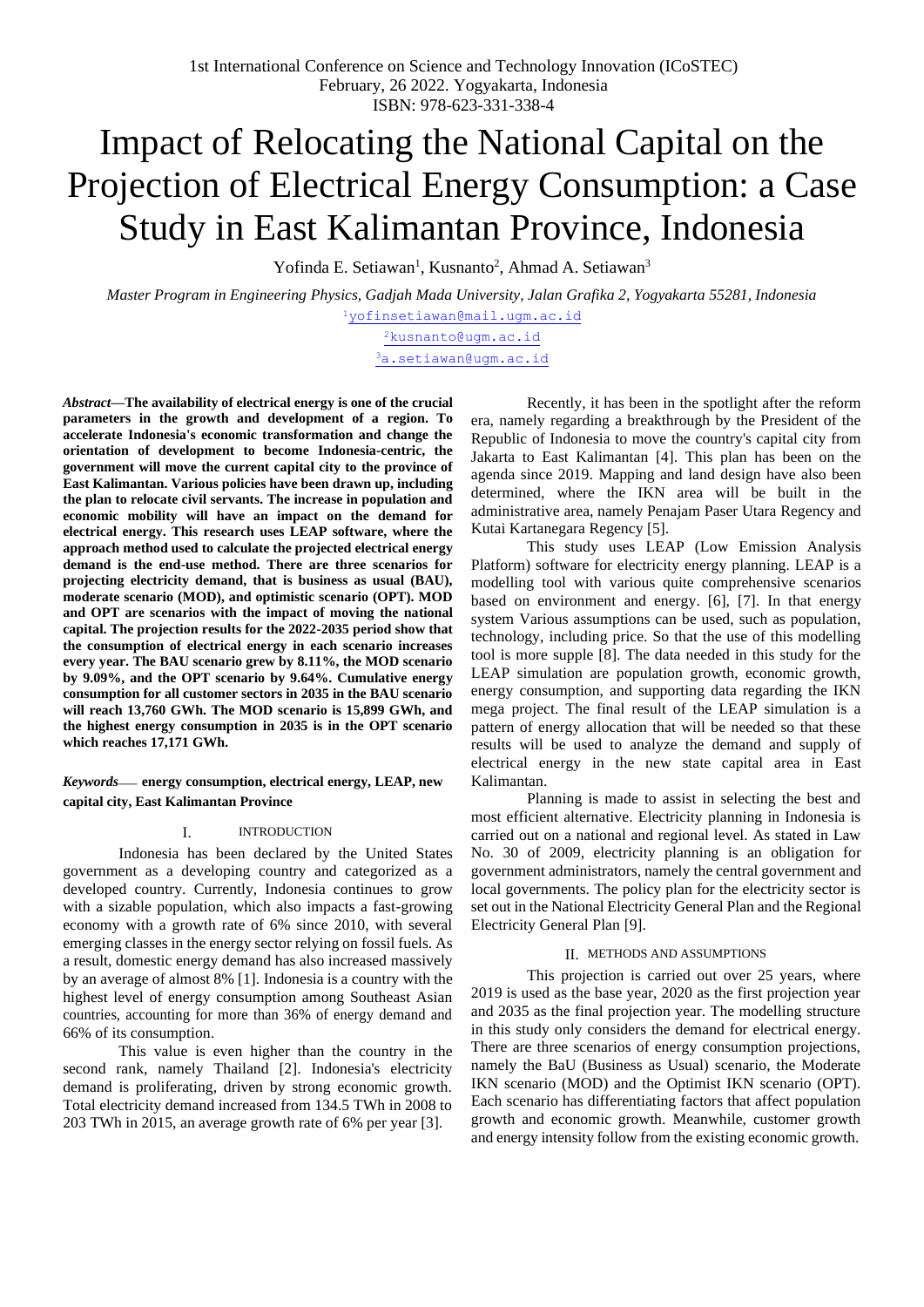

Fig. 1 Model of Demand Projection

## *A. Assumption of Population Growth*

The assumptions related to population growth are used for the average population growth rate from 2014 to 2019 for the BaU scenario. The other two scenarios, namely MOD and OPT, are based on the Ministry of Administrative Reform and Bureaucratic Reform regarding the transfer of ASN to a prospective new capital city. There are two planned scenarios, namely displacement based on the age group up to 45 years with 118,506 ASN. The second scenario does not consider the age group, which is 188,092 People [10]. By considering the age group, the scenario is assumed to be a moderate scenario (MOD), while for the other scenarios, it is assumed to be an optimistic scenario (OPT). Concerning government planning, every single Civil Servant counts as many as five people. The OPT scenario, there are 940,460 people, and for MOD, it is 592,530 people. The transfer was carried out in stages for five years, starting from 2023 to 2027.

TABLE I CIVIL SERVANTS TRANSFER SCENARIO

| Number of Civil Servants (People) |        |        |         |       |        |
|-----------------------------------|--------|--------|---------|-------|--------|
| Year                              | 2023   | 2024   | 2025    | 2026  | 2027   |
| <b>OPT</b>                        | 13.156 | 23.472 | 120.133 | 2.341 | 28,990 |
| <b>MOD</b>                        | 7.218  | 10.571 | 79.343  | 1.494 | 19.880 |

#### *B. Assumptions of customers and the Energy Intensity*.

The customer assumptions and the intensity of the MOD and OPT scenarios are based on the economic targets achieved, namely, by moving IKN will increase Gross Regional Domestic Porduct (GRDP) by 7.6%. Meanwhile, BaU uses historical data from 2014 to 2019 [11],[12]. The growth percentages for both are taken from the government's assumptions from 2023 to 2027. Based on the extrapolation results, energy intensity of household sector will increase by 0.134 % for the optimistic scenario and 0.086 % for moderate scenario during these five years. The Business Sector is targeted to increase by 0.073% for the optimistic scenario and 0.468% for the moderate scenario. The industrial and public sectors have the same growth rate, namely 0.61% for the optimistic scenario and 0.390% for the moderate scenario.

#### III. RESULT AND DISCUSSION *A. Population Growth*

The population of East Kalimantan Province every year continues has increased every year with an average population growth of 2.12%. In this projection, several assumptions are used regarding the government scenario regarding relocating the nation's capital city. The transfer of ASN has an impact on population growth. The average population growth resulting from the optimistic scenario is 3.14% and 2.78% for the moderate scenario. Based on the processing of the LEAP software, the results of the population projections for 2020- 2035 are shown in Table II.

TABLE II POPULATION PROJECTION of ALL SCENARIOS EVERY FIVE YEARS

| Year | Population |           |            |
|------|------------|-----------|------------|
|      | BaU        | OPT       | <b>MOD</b> |
| 2020 | 3,800,282  | 3,800,282 | 3,800,282  |
| 2025 | 4,220,558  | 5,009,670 | 4,708,885  |
| 2030 | 4,687,313  | 5,739,788 | 5,343,045  |
| 2035 | 5,205,686  | 6,364,560 | 5,932,863  |



Fig. 2 Graph of Population Projection in BaU, OPT and MOD Scenarios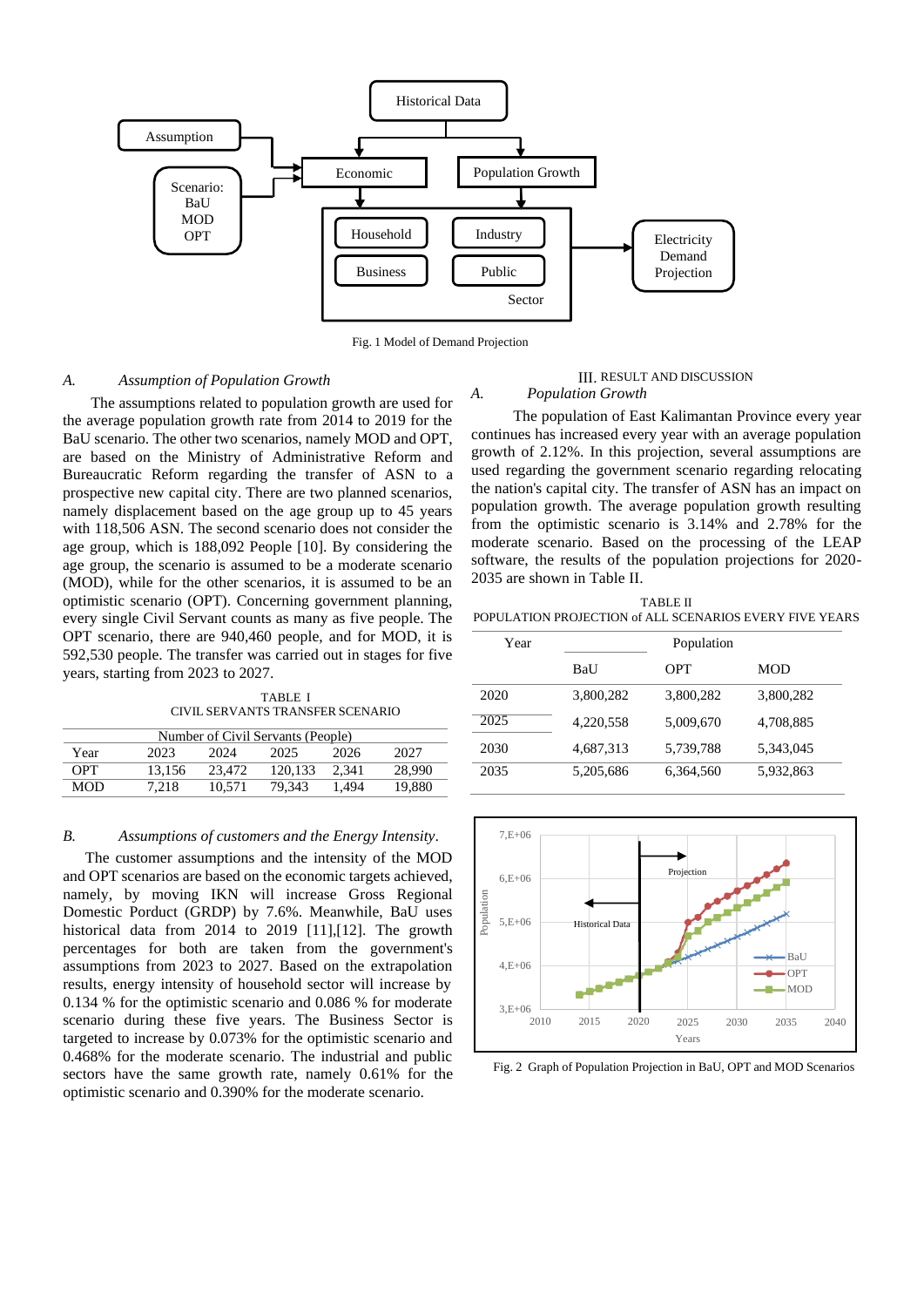

Fig. 3 LEAP graph of Electrical Energy Demand Projection in all Scenarios

Based on the graph shown in Figure 2. The scenario with the highest average growth is the optimistic scenario. IKN relocation will impact increasing the population to reach 1 million people from the normal scenario.

# *B. Electrical Eneergy Costumers*

Customer projections using historical data for the BaU scenario, while the IKN relocation scenario, both optimistic and moderate scenarios, uses the government's assumption data regarding electricity customers with the impact of moving the country's capital city. The highest percentage is in the business sector. According to the Ministry of National Development Planning explanation, the transfer of IKN will encourage the improvement and development of non-traditional sectors, especially the service sector, increase inter-provincial trade, and increase employment opportunities by up to 6%. Then followed by the industrial and public sectors with the same magnitude, while for the household sector, it will increase by no more than 0.7% until 2027. In 2028, there will be the same increase following the BaU projection for all scenarios. Based on the assumption of government projections, the average percentage increase during 2023-2037, as shown in Table III.

TABLE III PERCENTAGE INCREASE RATE EACH YEAR OPT and MOD SCENARIOS in PERIOD 2023 to 2027

| Sector          | Scenaio    |            |  |
|-----------------|------------|------------|--|
|                 | <b>OPT</b> | <b>MOD</b> |  |
| Household       | 0,13%      | 0,09%      |  |
| Industry        | 0,61%      | 0.39%      |  |
| <b>Business</b> | 0,73%      | 0,47%      |  |
| Public          | 0,61%      | 0,39%      |  |

#### *A. Electrical Energy Demand (BaU Scenario)*

This scenario is based on historical or actual data from 2014 to 2019. The average growth of electricity customers and the intensity of electrical energy is shown in Table IV. The processed data will be simulated in the LEAP software poured as current account data into the BaU scenario. This scenario is based on the projected growth of electrical energy running normally in all sectors. The data used in the BaU scenario is historical data from the period 2014-2019, where 2019 is the base year of the projection and 2035 is the final year of the projection. In addition, the assumptions in this scenario are also at a constant value for population and household growth or do not experience substantial changes. The population growth rate data obtained from the East Kalimantan statistic center is 2.12%, with a total population in 2019 of 3,721,389 people. The BaU scenario is a scenario with the assumption that there is no transfer of IKN to East Kalimantan Province.

TABLE IV ELECTRICAL ENERGY DEMAND PROJECTION (BAU SCENARIO)

| Years | Electrical Energy Demand (GWh) |          |                 |          |
|-------|--------------------------------|----------|-----------------|----------|
|       | Household                      | Industry | <b>Business</b> | Public   |
| 2019  | 2,213.45                       | 312.89   | 1,020.30        | 406.24   |
| 2020  | 2,327.60                       | 361.02   | 1,114.23        | 441.67   |
| 2025  | 2.992.96                       | 738.28   | 1,730.66        | 670.96   |
| 2030  | 3,848.53                       | 1.509.79 | 2,688.11        | 1,019.28 |
| 2035  | 4,948.66                       | 3,087.52 | 4,175.25        | 1,548.43 |

The results of the projected calculation of electrical energy consumption in the BaU scenario show an average growth in the 2019-2035 period for the household sector of 5.16%; the industrial sector has the highest average of 15.38%, the business sector is 9.21% and public sector by 8.72%. During the 2019-2035 period, the average electrical energy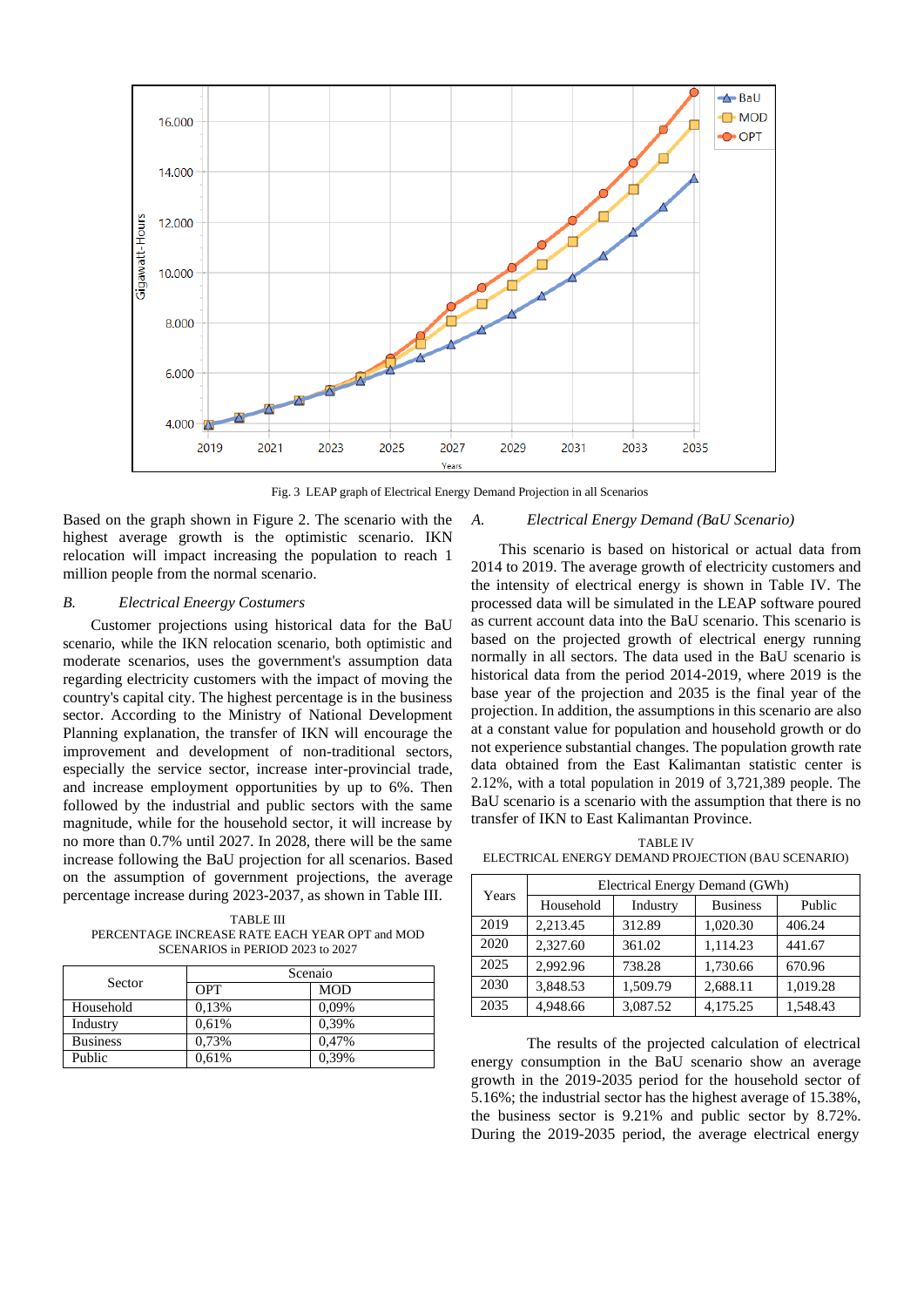consumption in the household sector is around 170.95 GWh per year. The industrial sector is 173.41 GWh, the business sector is 197.18 GWh, and the public sector is 71.39 GWh.



# Fig. 4 Projection of Electrical Energy Demand in the BaU Scenario with LEAP

## *B. Electrical Energy Demand (MOD Scenario)*

The moderate scenario is the scenario with the influence of the relocation of the national capital and various government policies related to the planning of the new capital city. This scenario is based on government policy assumptions regarding the transfer of civil servants to IKN areas. The transfer used uses a scenario with an civil servants age limit of up to 45 years of 118,506. Based on the planning from the Ministry of State Apparatus Utilization and Bureaucratic Reform, each civil servant is assumed to consist of five people, namely 1 civil servant, one wife/husband, two children and one housemaid. So the total displacement from the moderate scenario is 592,530 souls that have been planned annually for a period of five years (2023-2027). The year 2023 is the initial year of migration until 2027, where the primary data as a reference is used data from the BaU scenario.

TABLE V ELECTRICAL ENERGY DEMAND PROJECTION (MOD SCENARIO)

| Years | Electrical Energy Demand (GWh) |          |                 |          |
|-------|--------------------------------|----------|-----------------|----------|
|       | Household                      | Industry | <b>Business</b> | Public   |
| 2019  | 2,213.45                       | 312.89   | 1,020.30        | 406.24   |
| 2020  | 2,327.60                       | 361.02   | 1.114.23        | 441.67   |
| 2025  | 3.064.21                       | 823.48   | 1,855.23        | 686.66   |
| 2030  | 4,080.88                       | 1,979.36 | 3,195.84        | 1,079.82 |
| 2035  | 5,247.44                       | 4,047.79 | 4,963.88        | 1,640.40 |

Based on the calculation results of the IKN MOD projection, the average growth for the 2019-2035 period is 5.55% in the household sector, with an average growth in demand of 189.61 GWh. The industrial sector increased by 2.02% from the BaU scenario, with average consumption growth of 233.43 GWh per year. The average business sector increased to 10.41%, with an average growth in electricity consumption of 246.67 GWh. Meanwhile, the public sector

also increased its consumption growth by 9.12%, with an average growth in energy consumption of 77.13 GWh.



Fig. 5 Projection of Electrical Energy Demand in the MOD Scenario with LEAP

## *C. Electrical Energy Demand (OPT Scenario)*

Unlike the MOD scenario, this scenario uses the government's assumptions regarding the transfer of ASN with projected displacement regardless of age limit or all transfers. The number of ASN transferred was 188,092 people, so the additional population for five years in the IKN area was 940,460 people. The baseline data used in the projection are customer growth data and also the intensity of electrical energy from the BaU scenario, which is then added with government targets regarding customers and also electrical energy sold.

TABLE VI ELECTRICAL ENERGY DEMAND PROJECTION (OPT SCENARIO)

| Years | Electrical Energy Demand (GWh) |          |                 |          |
|-------|--------------------------------|----------|-----------------|----------|
|       | Household                      | Industry | <b>Business</b> | Public   |
| 2019  | 2,213.45                       | 312.89   | 1,020.30        | 406.24   |
| 2020  | 2,327.60                       | 361.02   | 1,114.23        | 441.67   |
| 2025  | 3,104.58                       | 866.91   | 1,928.47        | 695.65   |
| 2030  | 4,216.75                       | 2,245.13 | 3,517.51        | 1,115.22 |
| 2035  | 5,422.14                       | 4,591.29 | 5,463.51        | 1,694.18 |



Fig. 6 Projection of Electrical Energy Demand in the OPT Scenario with LEAP